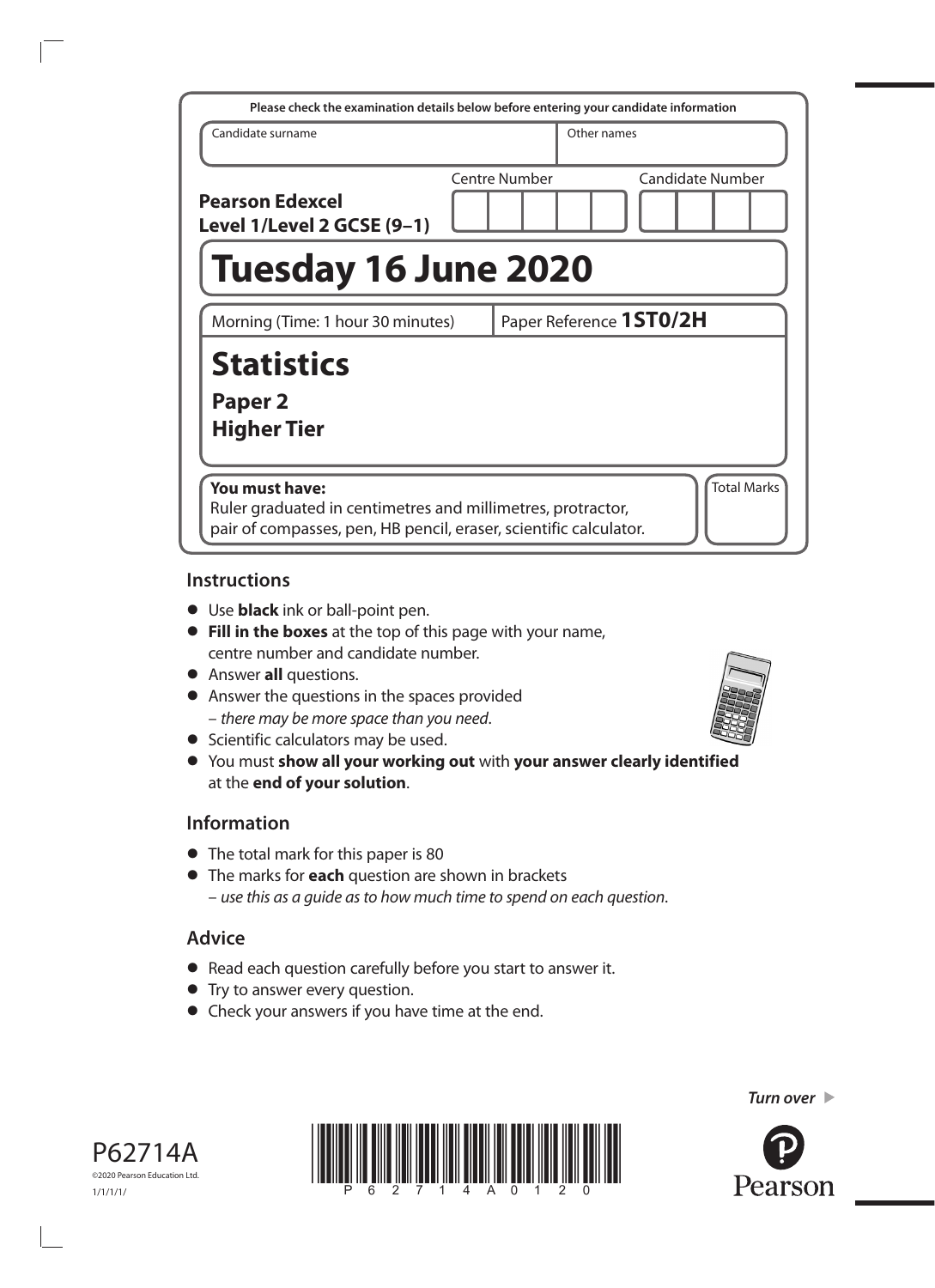# **DONOTWRITE MITHSAREA**

### **Higher Tier Formulae**

**You must not write on this page.**

**Anything you write on this page will gain NO credit.**

 $Skew = \frac{3(mean - median)}{1 + 1 + 1 + ...}$ standard deviation

Standard deviation =  $\sqrt{\frac{1}{n} \sum (x - \bar{x})^2}$ 

*An alternative formula for standard deviation is*

standard deviation =  $\sqrt{\frac{\sum x^2}{n}} - (\frac{\sum x}{n})^2$ )

Spearman's rank correlation coefficient

$$
r_{s} = 1 - \frac{6 \sum d^{2}}{n(n^{2} - 1)}
$$

Rates of change (e.g. Crude birth rate  $=$   $\frac{\text{number of births} \times 1000}{\text{total population}}$ )

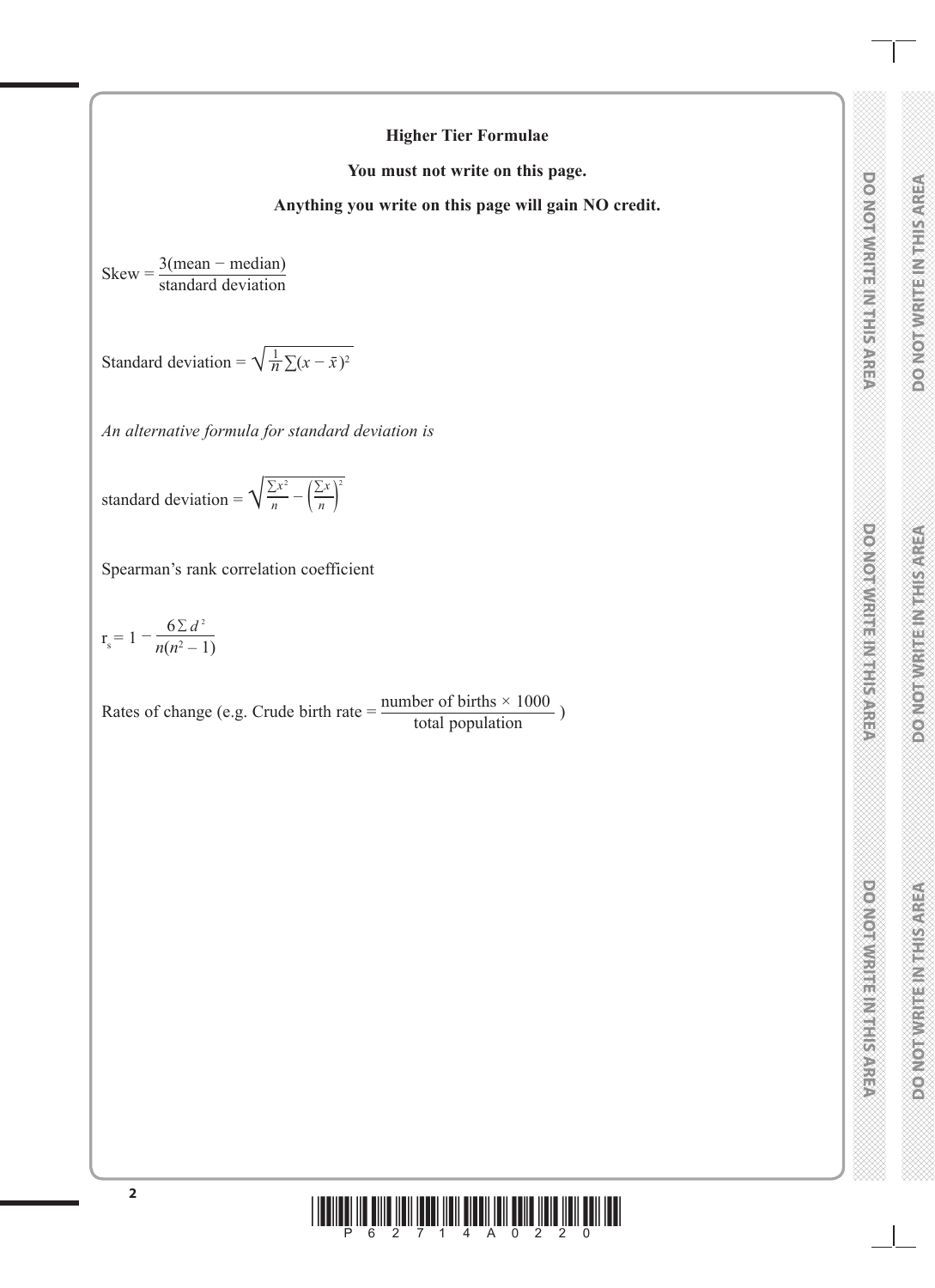### **Answer ALL questions.**

**Write your answers in the spaces provided.**

### **You must write down all the stages in your working.**

**1** The number of children living in each of 30 houses in a village was recorded in 1918 and in 2018 The frequency polygon has been drawn for the number of children recorded in 1918



The table shows information about the number of children living in each of the 30 houses in 2018

| <b>Number of children</b> |  |  |  |
|---------------------------|--|--|--|
| Frequency                 |  |  |  |

(a) On the grid, draw a frequency polygon for the information for 2018

(b) Compare the distributions of the number of children in these 30 houses in 1918 and in 2018

..................................................................................................................................................................................................................................................

..................................................................................................................................................................................................................................................

..................................................................................................................................................................................................................................................

\*P62714A0320\* *Turn over* 

**(Total for Question 1 is 4 marks)**

**(2)**

**(2)**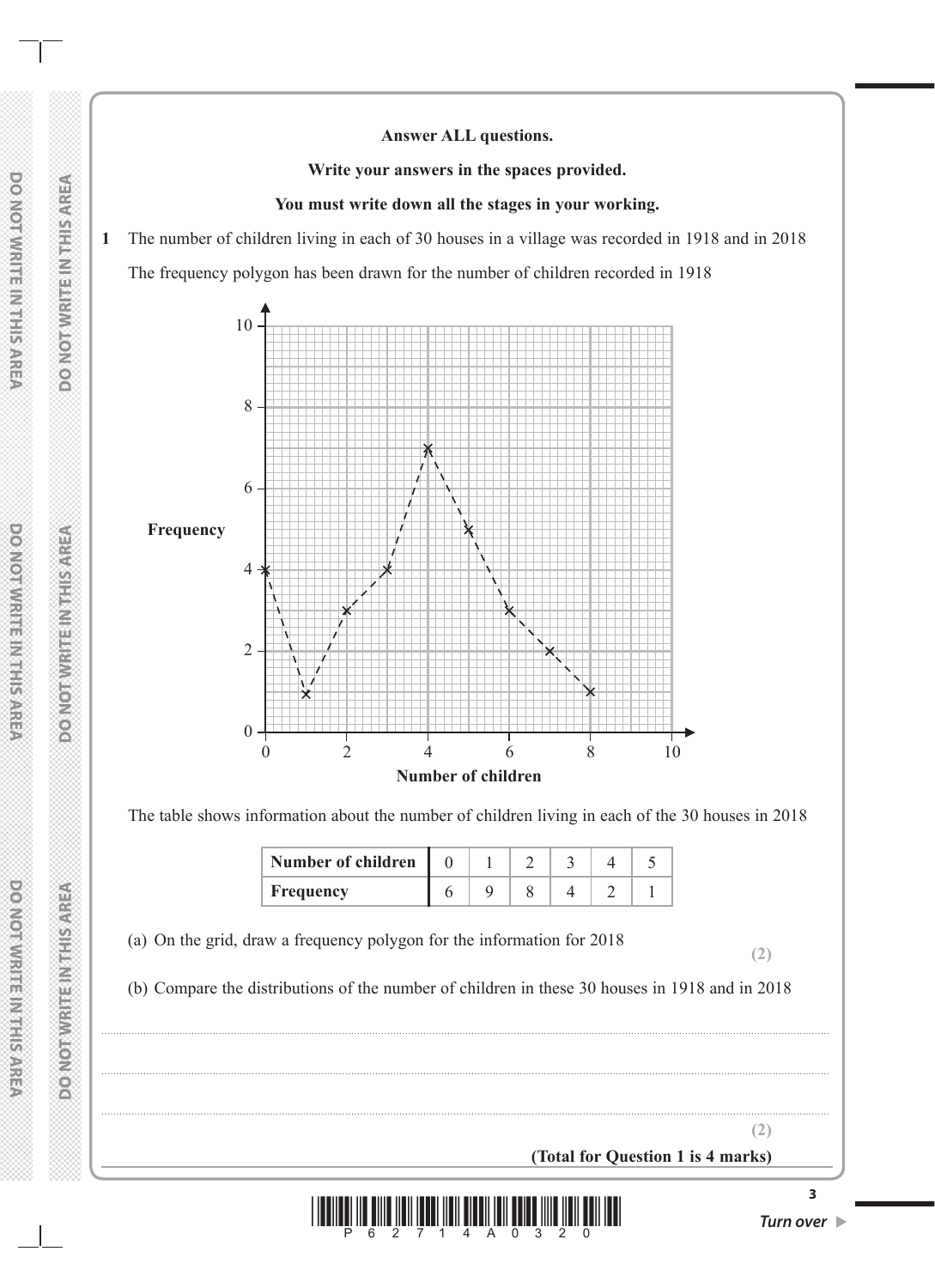**2** Mike is investigating whether or not there is a relationship between the distance from the nearest car park to a restaurant and the annual profit made by the restaurant.

He finds out the distance, in metres, from the nearest car park to a restaurant and the annual profit, in £, made by the restaurant. He does this for twenty restaurants in a city.

Mike then draws a scatter diagram for this information.

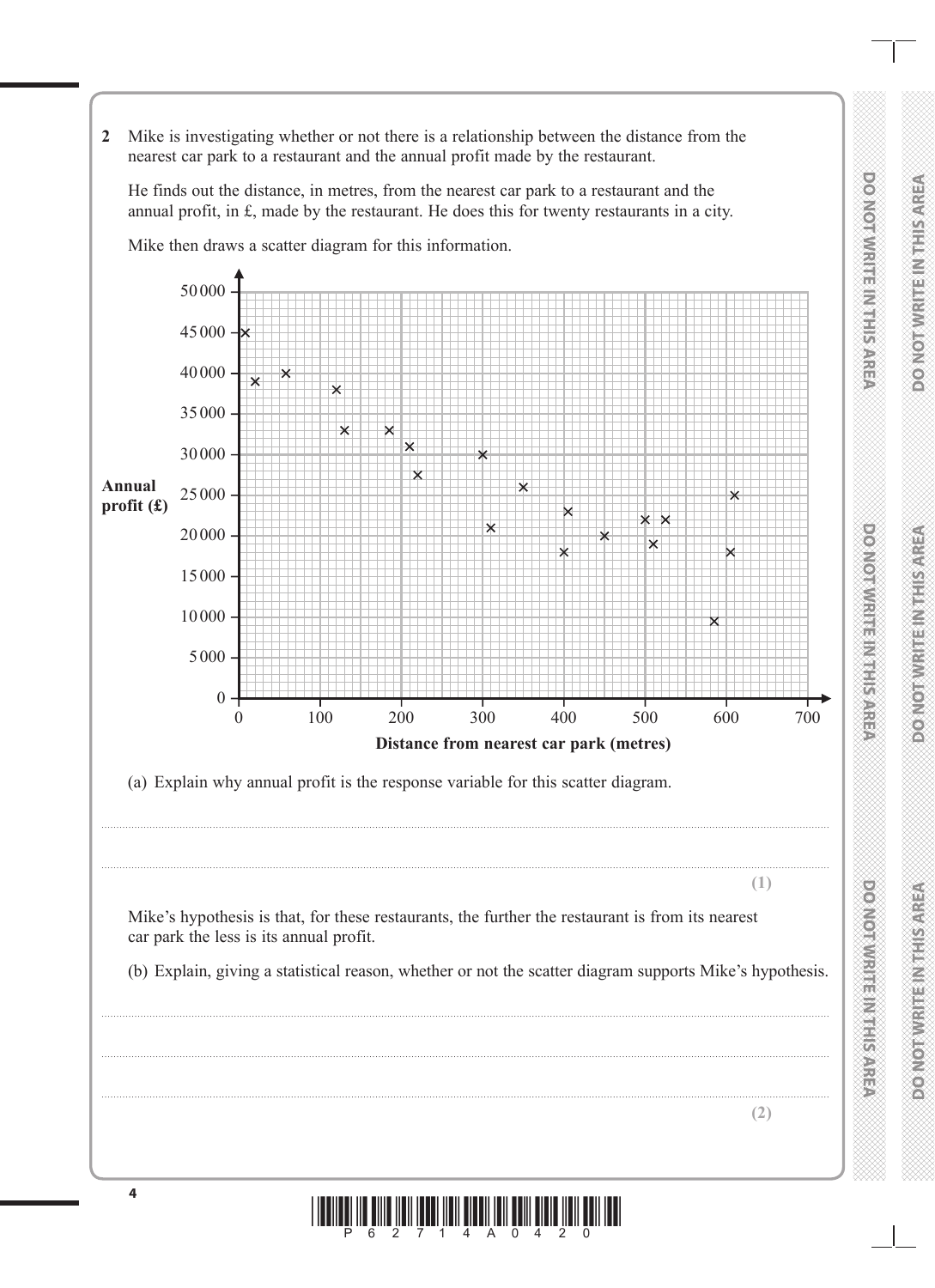**DOMOT WRITERWITERS** 

**DONOTAVE EN TENDER** 

Mike wants to draw a line of best fit on the scatter diagram. Using statistical software he obtains the following information about these restaurants.

| Mean distance from the nearest car park                                   | 325m   |  |
|---------------------------------------------------------------------------|--------|--|
| Mean annual profit                                                        | £27000 |  |
| Intercept of the line of best fit on the Annual profit axis $\vert$ 40000 |        |  |

(c) (i) Using this information, draw a line of best fit on the scatter diagram. **(2)**

(ii) Interpret the value of the intercept of the line of best fit on the Annual profit axis.

..................................................................................................................................................................................................................................................

..................................................................................................................................................................................................................................................

**(1)**

**(2)**

**(1)**

**(1)**

Restaurant A and restaurant B are two other restaurants in the city.

Restaurant A is 250m from its nearest car park. Restaurant B is 700m from its nearest car park.

Mike uses the scatter diagram to find an estimate for the annual profit of each of these restaurants.

..................................................................................................................................................................................................................................................

..................................................................................................................................................................................................................................................

..................................................................................................................................................................................................................................................

(d) Explain which of these two estimates will be the more reliable estimate.

Mike finds a positive correlation between the number of tables at a restaurant and its annual profit. He concludes that as the number of tables increases this causes the annual profit to increase.

..................................................................................................................................................................................................................................................

..................................................................................................................................................................................................................................................

(e) Explain whether or not this conclusion is valid.

Mike reads an article in a newspaper that says that restaurant profits for the top 100 restaurants had fallen from £345 million to £125 million in the past year. (Source: *telegraph.co.uk*)

(f) Using the data in the newspaper article, calculate the percentage decrease in restaurant profits for the top 100 restaurants in the past year.

.......................................................%

**(Total for Question 2 is 10 marks)**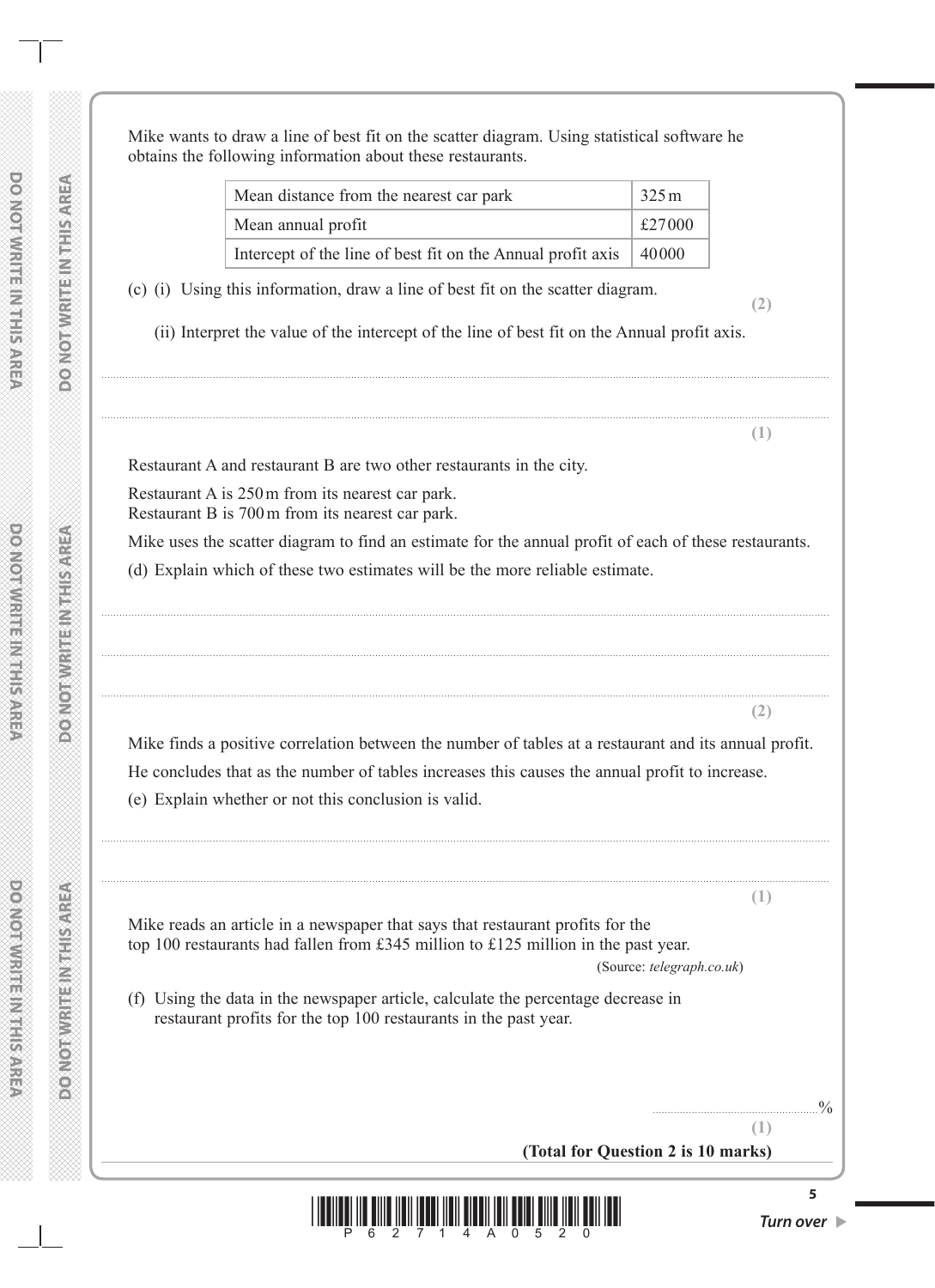**3** The Forestry Commission planted Field Maple trees and Silverleaf Maple trees in region A. They measured the heights of the trees after 14 years.

The incomplete histogram and incomplete grouped frequency table give information about the heights, in metres, of the Field Maple trees in region A.



(b) Use the information in the table to complete the histogram. **(2)**

 $\prod\limits_{i=1}^n\prod\limits_{i=1}^n\prod\limits_{j=1}^n\prod\limits_{j=1}^n\prod\limits_{j=1}^n\prod\limits_{j=1}^n\prod\limits_{j=1}^n\prod\limits_{j=1}^n\prod\limits_{j=1}^n\prod\limits_{j=1}^n\prod\limits_{j=1}^n\prod\limits_{j=1}^n\prod\limits_{j=1}^n\prod\limits_{j=1}^n\prod\limits_{j=1}^n\prod\limits_{j=1}^n\prod\limits_{j=1}^n\prod\limits_{j=1}^n\prod\limits_{j=1}^n\prod\limits_{j=1}^n$ 

DONOMINIUS NUTISARES

**DONORMENT IN LETS ARE** 

**DO NOT WRITE IN THIS AREA**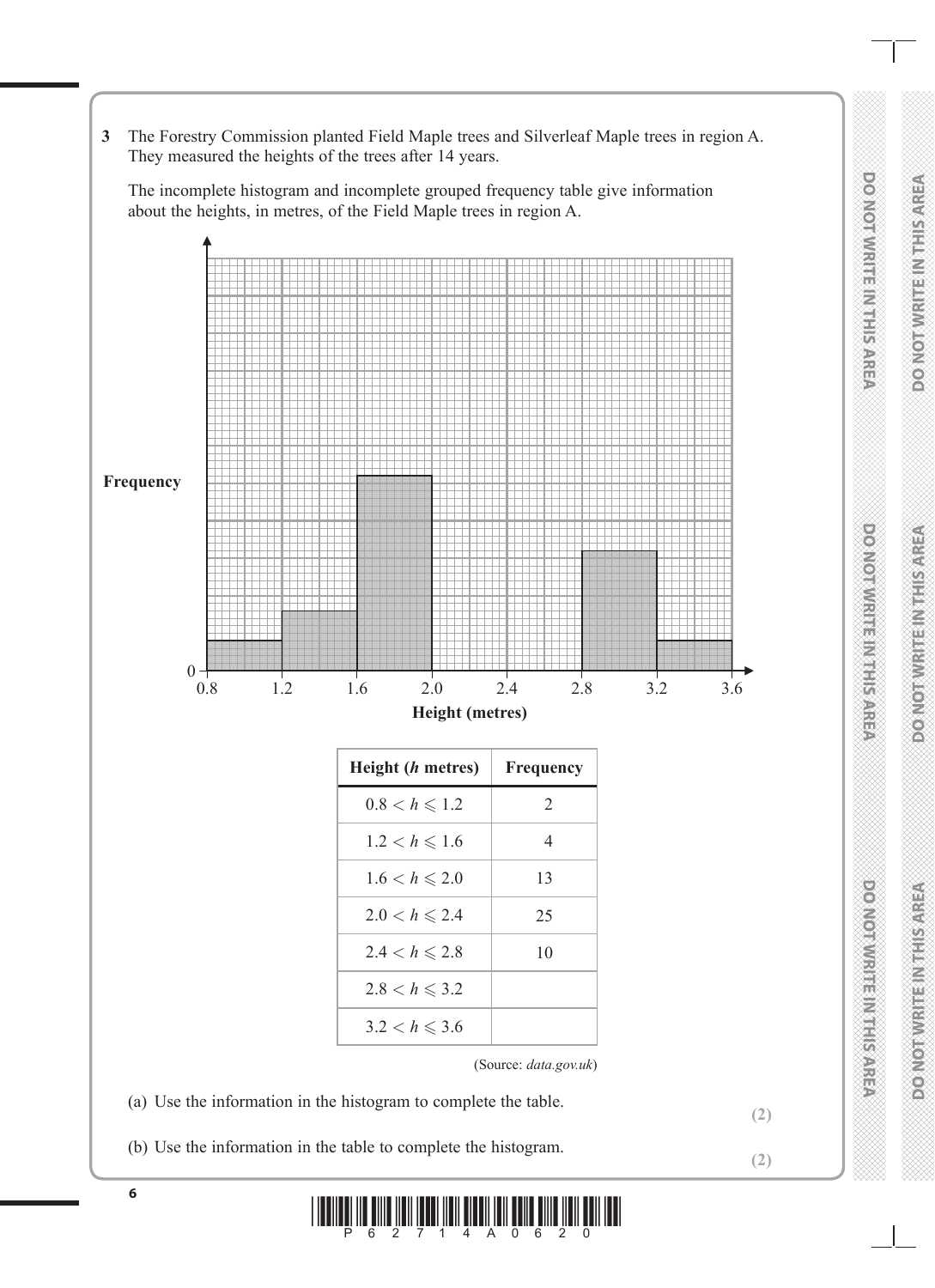The histogram below gives information about the heights of the Silverleaf Maple trees after 14 years.

20 10 0 0.8 **Height (metres) Frequency** 1.2 1.6 2.0 2.4 2.8 3.2 3.6

(c) Identify and interpret the type of skew shown in the histogram for Silverleaf Maple trees.

**(2)**

The Forestry Commission also planted Field Maple trees and Silverleaf Maple trees in region B. The grouped frequency table below gives information about the heights of these trees.

..................................................................................................................................................................................................................................................

..................................................................................................................................................................................................................................................

|                                | <b>Frequency</b>   |                         |  |
|--------------------------------|--------------------|-------------------------|--|
| Height ( <i>h</i> centimetres) | <b>Field Maple</b> | <b>Silverleaf Maple</b> |  |
| $0 < h \leqslant 80$           |                    |                         |  |
| $80 < h \le 160$               | 14                 |                         |  |
| $160 < h \le 240$              | 27                 | 32                      |  |
| $240 < h \le 320$              | 21                 | 13                      |  |
| <b>Total</b>                   | 63                 | 50                      |  |

The estimate of the mean for Field Maple trees is calculated to be 206.3cm to 1 decimal place.

David thinks that the estimate of the means for Field Maple trees and for Silverleaf Maple trees suggests that Field Maple trees are taller than Silverleaf Maple trees.

(d) Is David correct?

You must show your working. Give one limitation of your conclusion.

> **(4) (Total for Question 3 is 10 marks)**

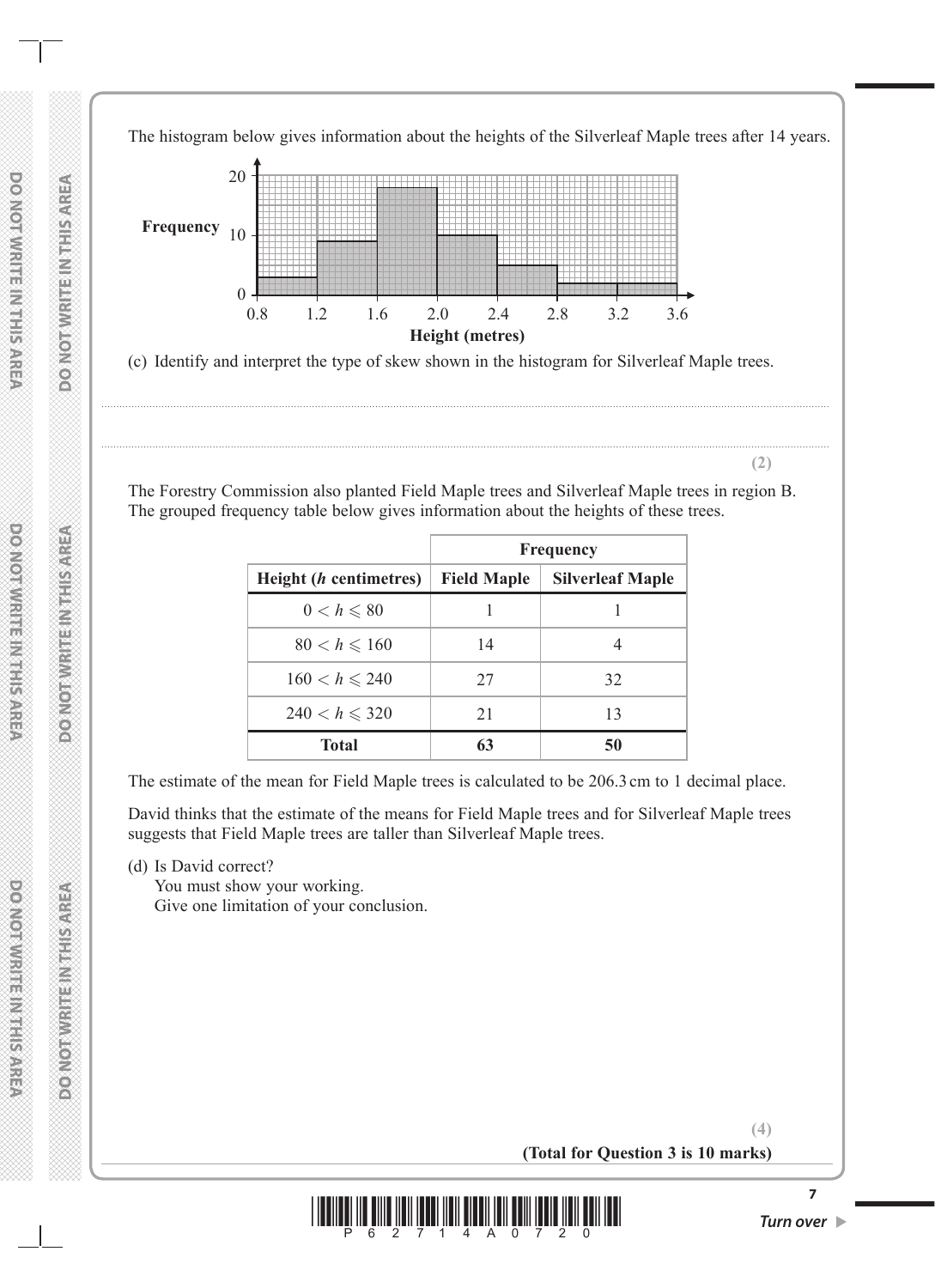| 4 | Matthew is collecting information about road safety in his town.                                                                                                                                                                                                     |     |
|---|----------------------------------------------------------------------------------------------------------------------------------------------------------------------------------------------------------------------------------------------------------------------|-----|
|   | He wants to collect information from drivers who live in his town.                                                                                                                                                                                                   |     |
|   |                                                                                                                                                                                                                                                                      |     |
|   | Matthew plans to ask drivers at his local car park about their views on road safety.<br>He plans to collect a quota sample of 20 drivers from each of three age groups.                                                                                              |     |
|   | Matthew's three age groups of drivers are                                                                                                                                                                                                                            |     |
|   | 39 years old or younger 40 years old to 59 years old<br>60 years old or older                                                                                                                                                                                        |     |
|   | (a) Comment on whether Matthew's plans are appropriate.                                                                                                                                                                                                              |     |
|   |                                                                                                                                                                                                                                                                      |     |
|   |                                                                                                                                                                                                                                                                      |     |
|   |                                                                                                                                                                                                                                                                      |     |
|   |                                                                                                                                                                                                                                                                      | (2) |
|   | Matthew wants to know how many drivers, who live in his town, drive faster than the<br>speed limit on the motorway.<br>Matthew knows that he will have to ask a sensitive question so he plans to use the<br>random response technique to find out this information. |     |
|   | (b) Design a random response question that Matthew could use on a questionnaire in<br>order to collect this information.                                                                                                                                             |     |
|   |                                                                                                                                                                                                                                                                      |     |
|   |                                                                                                                                                                                                                                                                      |     |
|   |                                                                                                                                                                                                                                                                      |     |
|   |                                                                                                                                                                                                                                                                      |     |
|   |                                                                                                                                                                                                                                                                      |     |
|   |                                                                                                                                                                                                                                                                      |     |
|   |                                                                                                                                                                                                                                                                      |     |
|   |                                                                                                                                                                                                                                                                      |     |
|   |                                                                                                                                                                                                                                                                      |     |
|   |                                                                                                                                                                                                                                                                      |     |
|   |                                                                                                                                                                                                                                                                      |     |
|   |                                                                                                                                                                                                                                                                      |     |
|   |                                                                                                                                                                                                                                                                      | (3) |
|   |                                                                                                                                                                                                                                                                      |     |

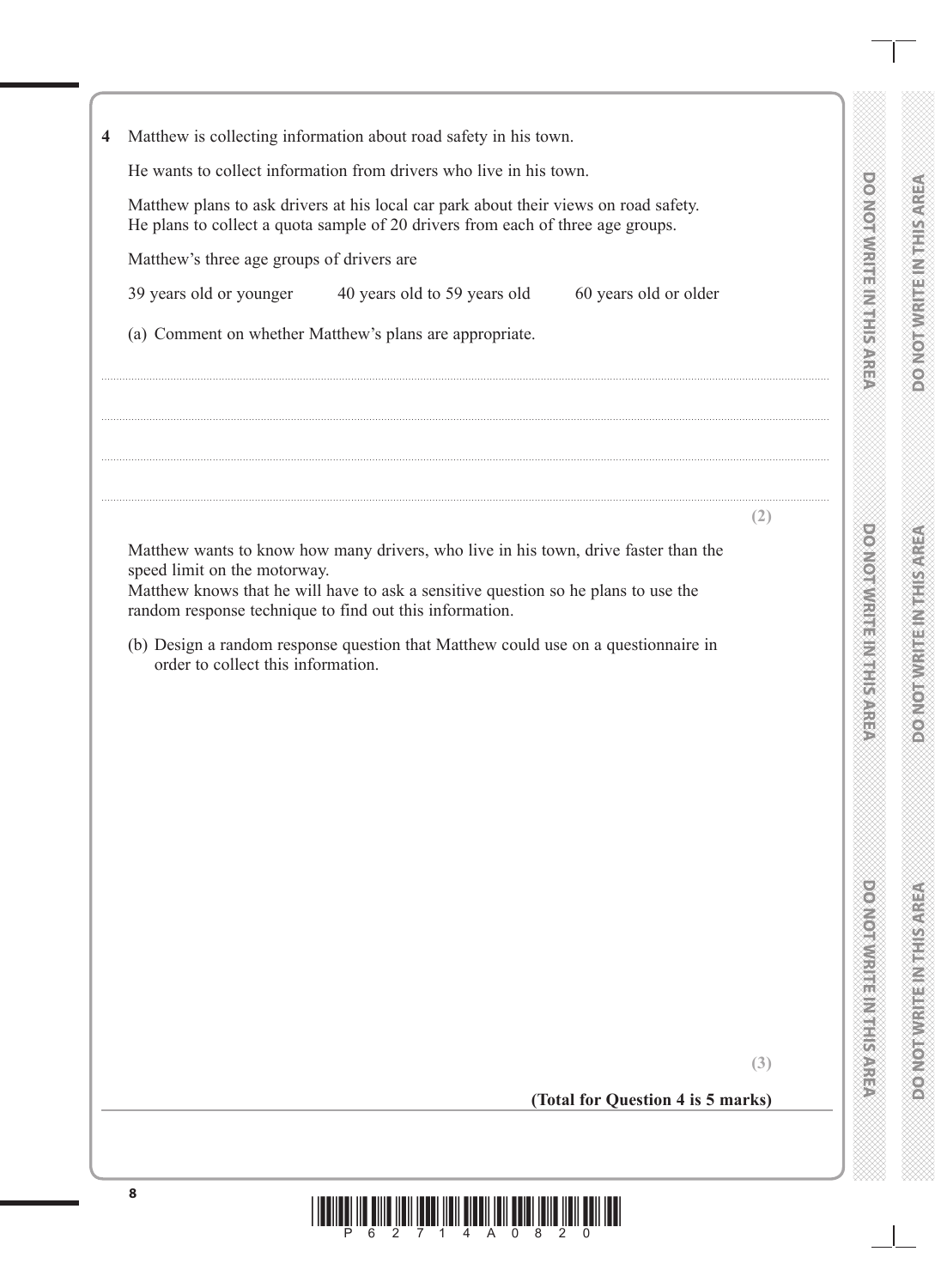**5** A supermarket manager is planning the design of a new petrol station.

He wants to use the results of spinning a coin to simulate on which side of a car the fuel filler cap is.

He assumes that the fuel filler cap is equally likely to be on the left of the car as it is to be on the right of the car.

He wants to use the simulation in order to predict how many cars will arrive at the petrol station before there are four consecutive cars with filler caps on the same side.

..................................................................................................................................................................................................................................................

..................................................................................................................................................................................................................................................

..................................................................................................................................................................................................................................................

(a) Explain how he could use a coin to carry out the simulation.

A new cafe is also opening at the supermarket. Three different types of hot drink – tea, coffee and hot chocolate – will be sold in the cafe.

The table gives, for each type of hot drink, the fraction of the total number of hot drinks sold in other cafes of this supermarket chain.

| <b>Tea</b> | Coffee | <b>Hot chocolate</b> |
|------------|--------|----------------------|
|            |        |                      |

The manager wants to predict how many of each type of hot drink the cafe will sell in an hour the first Saturday the cafe is open.

The manager expects that there will be 40 customers in the cafe that hour.

He assigns the numbers shown in the table below to each type of hot drink.

| Type of hot drink Tea |                                                                          | $\vert$ Coffee $\vert$ Hot chocolate |
|-----------------------|--------------------------------------------------------------------------|--------------------------------------|
| <b>Numbers</b>        | $\begin{array}{ c c c c c } \hline 0, 1, 2 & 3, 4, 5 \hline \end{array}$ | 6.7.8                                |

..................................................................................................................................................................................................................................................

..................................................................................................................................................................................................................................................

..................................................................................................................................................................................................................................................

..................................................................................................................................................................................................................................................

He will then use a calculator to generate 40 random numbers between 0 and 9 to simulate 40 customers.

(b) Comment on the suitability of the manager's plan.

**DONOTWRITE INTHIS AREA** 

**(3)**

**(2)**

**(Total for Question 5 is 5 marks)**

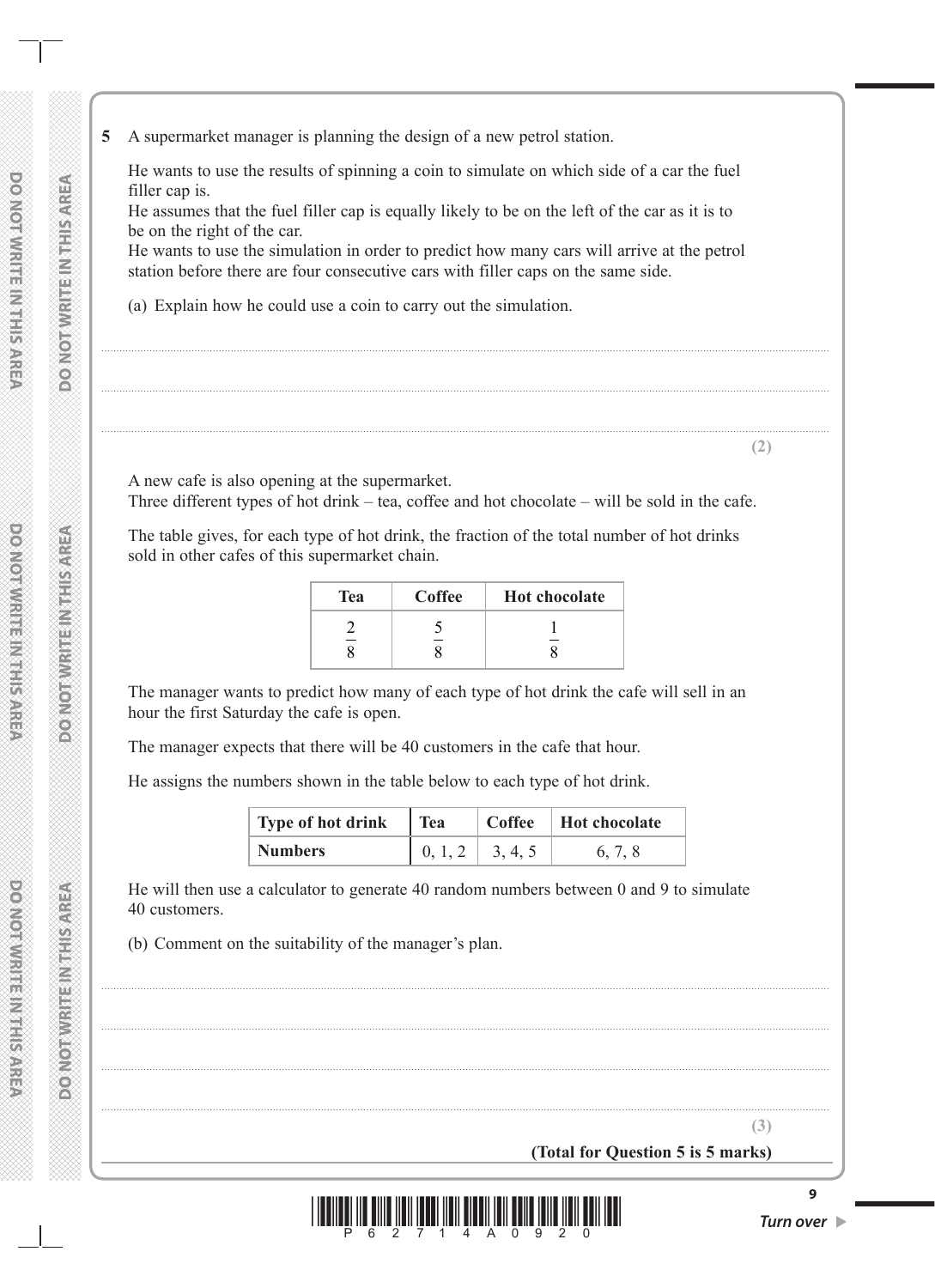**6** The two population pyramids show the percentage of males and the percentage of females in each age group in the UK and in India for 2016

Each pyramid is based on the total population of that country for 2016

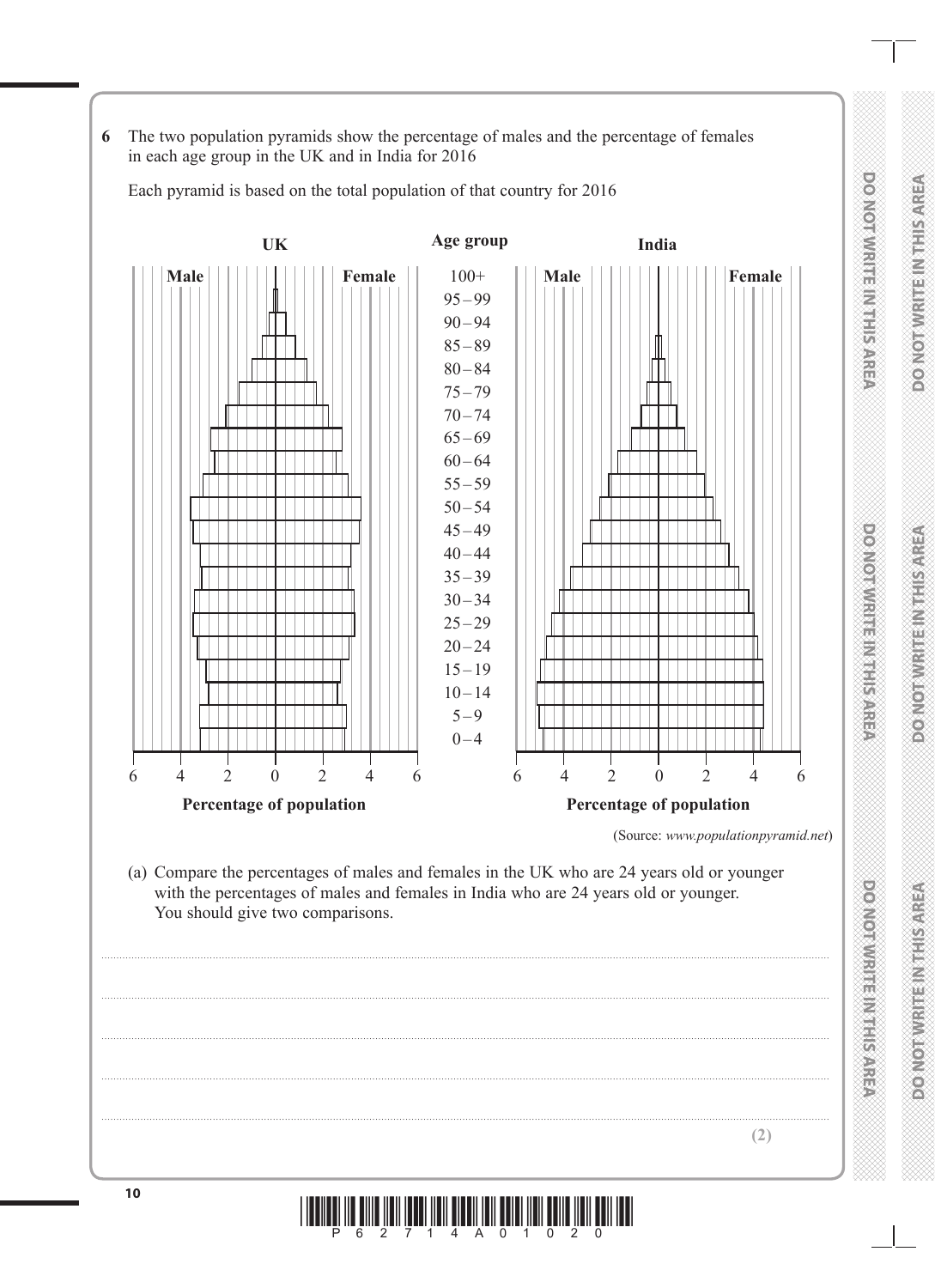The population of the UK in 2016 was 65 648000 and the number of live births to women aged 15 to 49 was 775 300

(Source: *ons.gov.uk*)

(b) Calculate the general fertility rate for the UK in 2016

You may use

general fertility rate = total number of live births in the year to women aged 15 to 49 number of women aged 15 to 49  $\times 1000$ 

**(4)**

.......................................................

**(Total for Question 6 is 6 marks)**

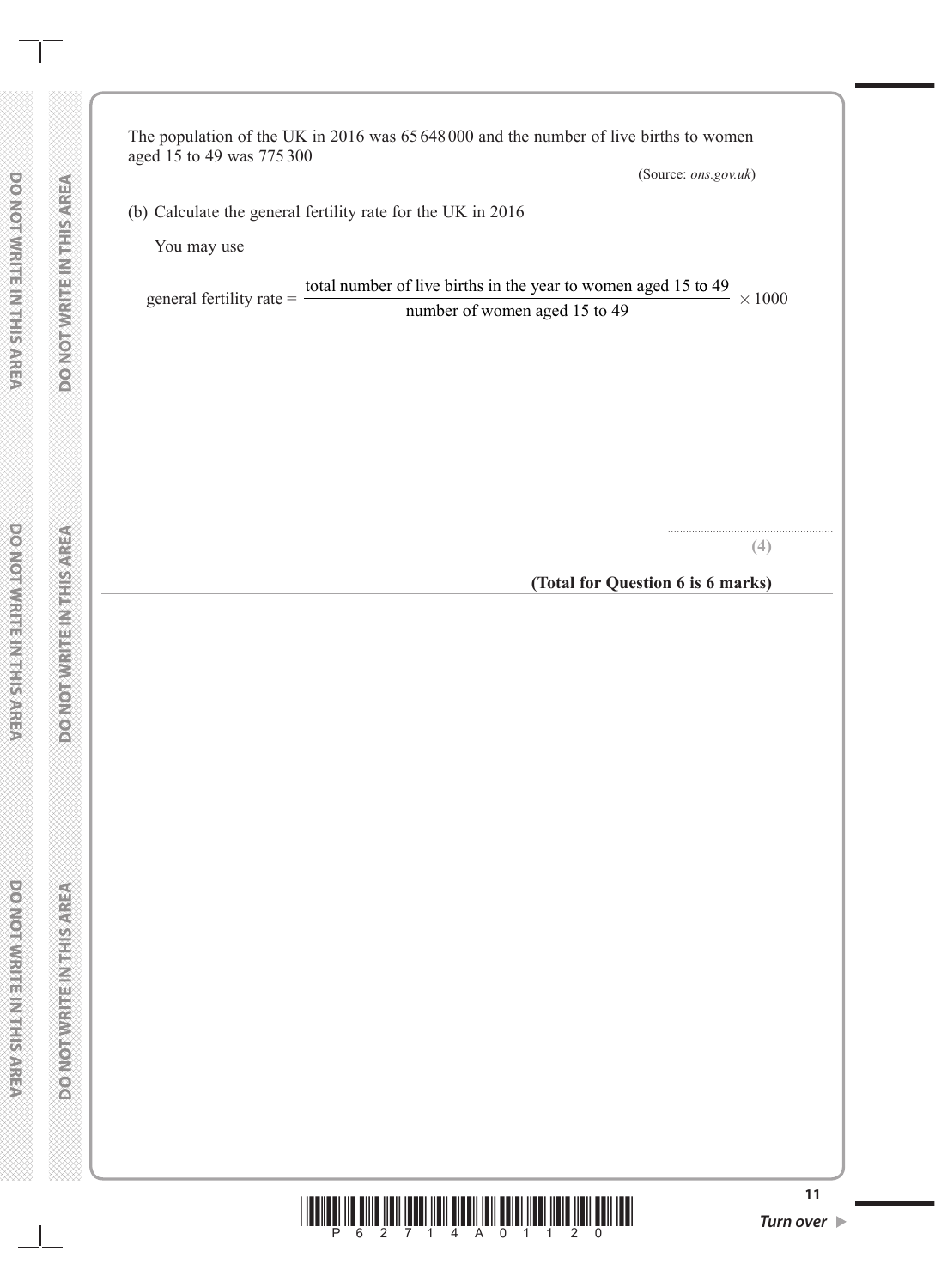**7** The manager of a garage records optional extra features sold with each new car sold last month. The optional extra features are air conditioning (*A*), bluetooth (*B*) and sat nav (*S*).

Last month,

- 80 cars were sold
- 7 cars were sold with sat nav and bluetooth and air conditioning
- 15 cars were sold with sat nav and bluetooth only
- 21 cars were sold with sat nav and air conditioning only
- 10 cars were sold with bluetooth and air conditioning only
- 8 cars were sold with sat nav only
- 33 cars in total were sold with bluetooth
- 44 cars in total were sold with air conditioning.
- (a) Complete the Venn diagram using this information.



Inge picks at random a car that was sold last month.

She thinks that the probability that the car has bluetooth given that it has sat nav is greater than the probability that the car has bluetooth given that it has not got sat nav.

(b) Is Inge correct?

You must show your working.



**(3)**

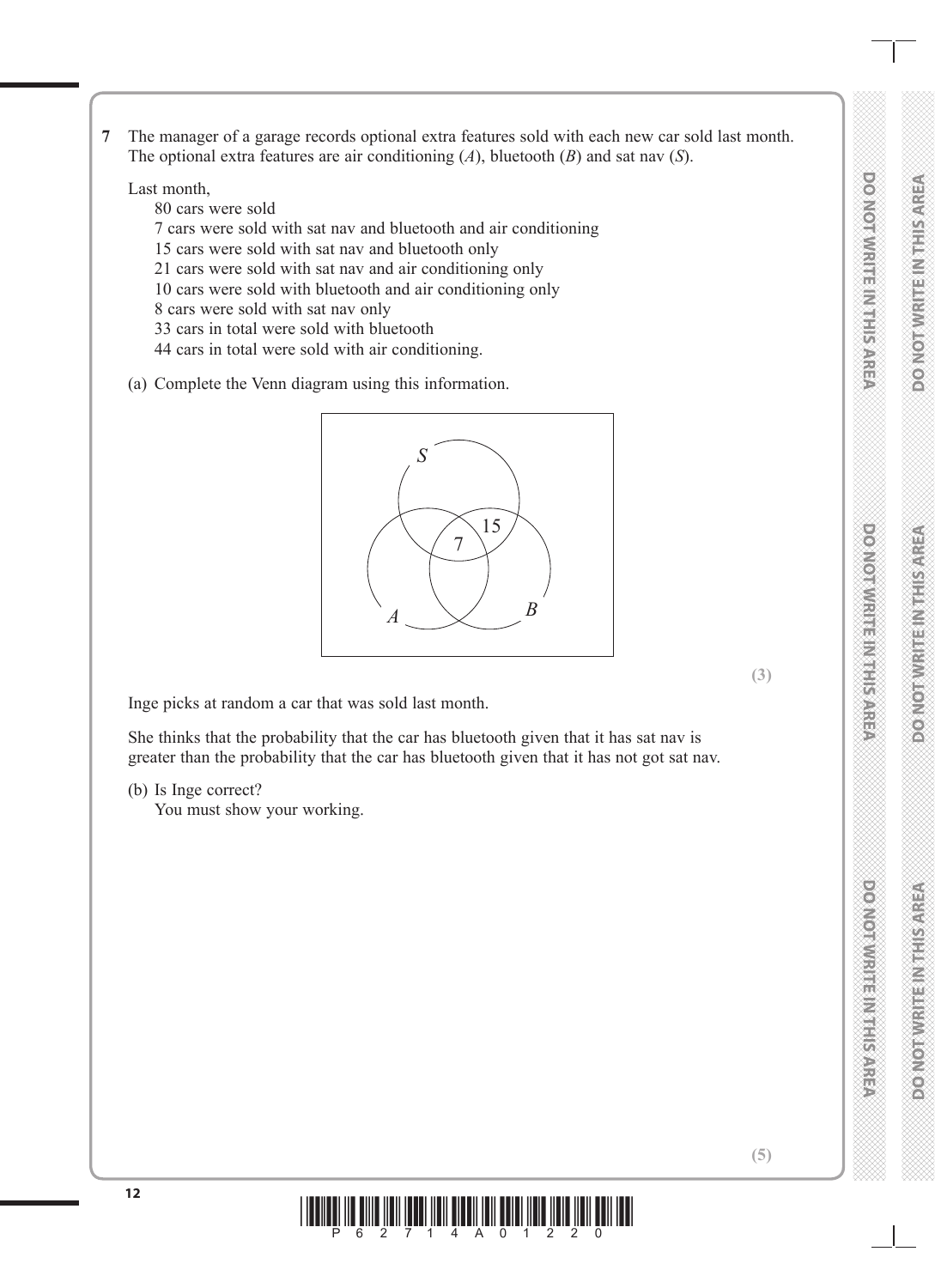Second-hand cars are also sold at the garage.

The manager records whether the second-hand cars have a full service history or not. She also records whether each second-hand car has a breakdown or not in the first year after being sold.

The table gives information about the second-hand cars sold at the garage in 2018

|                                | <b>Number of cars sold</b> | Number of cars breaking<br>down in the first year |  |  |
|--------------------------------|----------------------------|---------------------------------------------------|--|--|
| With a full service history    | 440                        | 22                                                |  |  |
| Without a full service history | 710                        | 71                                                |  |  |

..................................................................................................................................................................................................................................................

..................................................................................................................................................................................................................................................

..................................................................................................................................................................................................................................................

Paul says that the relative risk of a second-hand car without a full service history having a breakdown in the first year after being sold, compared with a second-hand car with a full service history having a breakdown in the first year after being sold, is 2

(c) (i) Show that Paul is correct.

(ii) Interpret a relative risk of 2 in this context.

**(1)**

**(2)**

**(Total for Question 7 is 11 marks)**

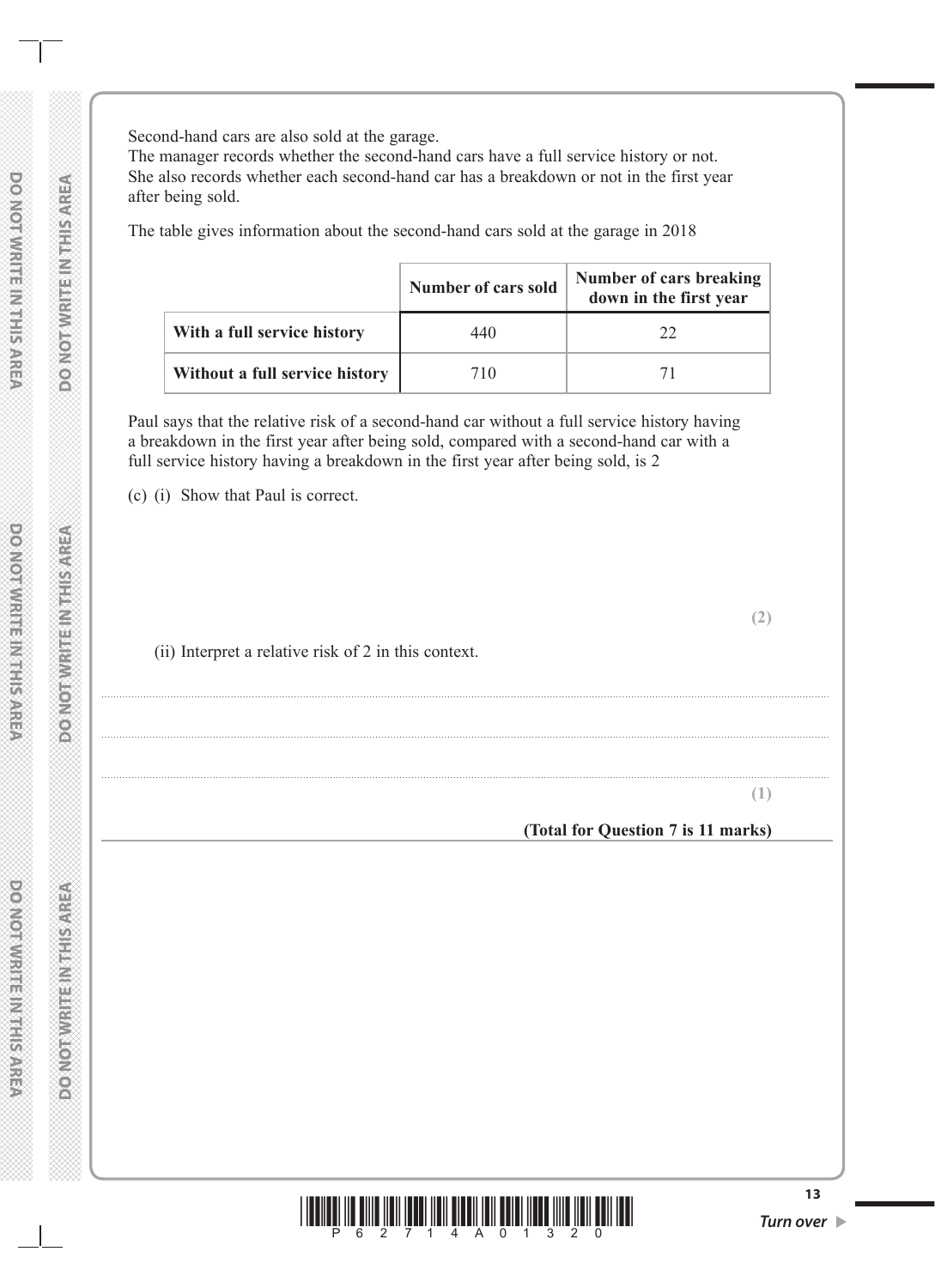**DOOMORAMERINGERS** 

**8** Here is a scatter diagram.



The Spearman's rank correlation coefficient and the Pearson's product moment correlation coefficient are each going to be calculated for the data shown in the scatter diagram.

..................................................................................................................................................................................................................................................

..................................................................................................................................................................................................................................................

..................................................................................................................................................................................................................................................

(a) How would you expect the values of these two correlation coefficients to compare?

The Australian Government collected data on crop yields from fields. The data collected were the yield of wheat grown in a field, in tonnes per hectare (t/ha), and the yield of other crops grown in the same field (t/ha) in a different year.

The table gives the Pearson's product moment correlation coefficient for the wheat yield and the barley yield and for the wheat yield and the oats yield. The table also gives the equation of the regression line in each case.

| <b>Explanatory variable</b> | <b>Response variable</b><br>(v) | Pearson's product moment<br>correlation coefficient | <b>Regression equation</b> |
|-----------------------------|---------------------------------|-----------------------------------------------------|----------------------------|
| Wheat yield $(t/ha)$        | Barley yield $(t/ha)$           | 0.79                                                | $v = 1.24x - 0.30$         |
| Wheat yield $(t/ha)$        | Oats yield $(t/ha)$             | 0.51                                                | $y = 1.52x - 1.05$         |

(Source: *grdc.com.au*)

**(2)**

(b) Compare the relationship between wheat yield and barley yield with the relationship between wheat yield and oats yield.

 You should refer to both correlation coefficients and to the equations of both regression lines in your comparison.



..................................................................................................................................................................................................................................................

..................................................................................................................................................................................................................................................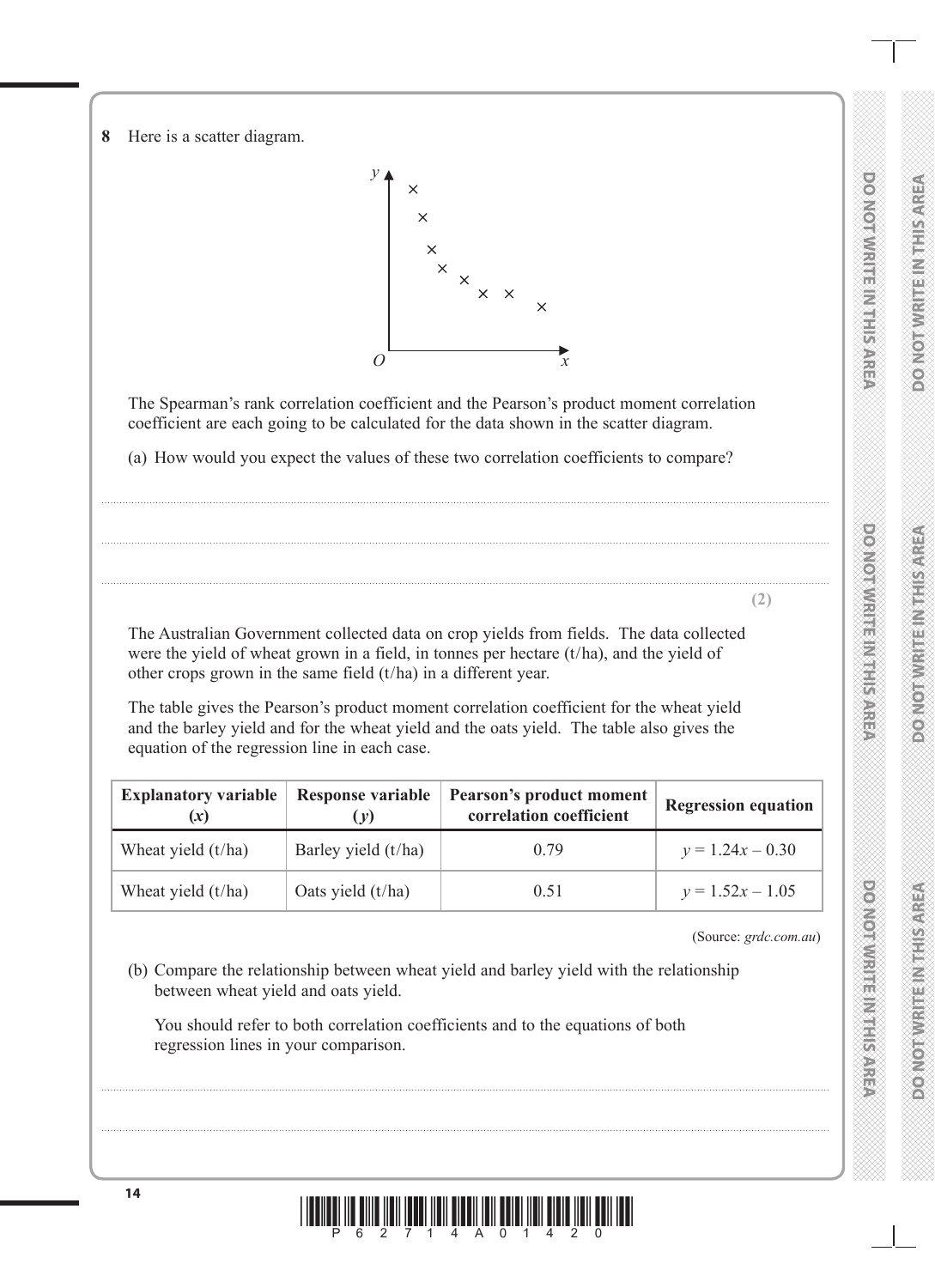**DONORWING NEWSFISS** 

**DOMOTHVRITEINATH SAREA** 

 $(6)$ This year Louise has a field planted with wheat. She wants to use the information in the table to decide whether to plant barley or to plant oats in the field next year. She plans to plant the crop which is predicted to give the greatest yield. Louise solves the equation  $1.24x - 0.30 = 1.52x - 1.05$ 75 She gets the answer  $\overline{28}$ (c) (i) Show that the answer Louise gets is correct.  $(2)$ (ii) Explain how Louise could use her answer to decide which of barley or oats to plant next year.  $(2)$ (iii) Give a limitation of the data that could affect the result of Louise's decision.  $(1)$ (Total for Question 8 is 13 marks)  $15$ 

 $\overline{2}$ 

4 A 0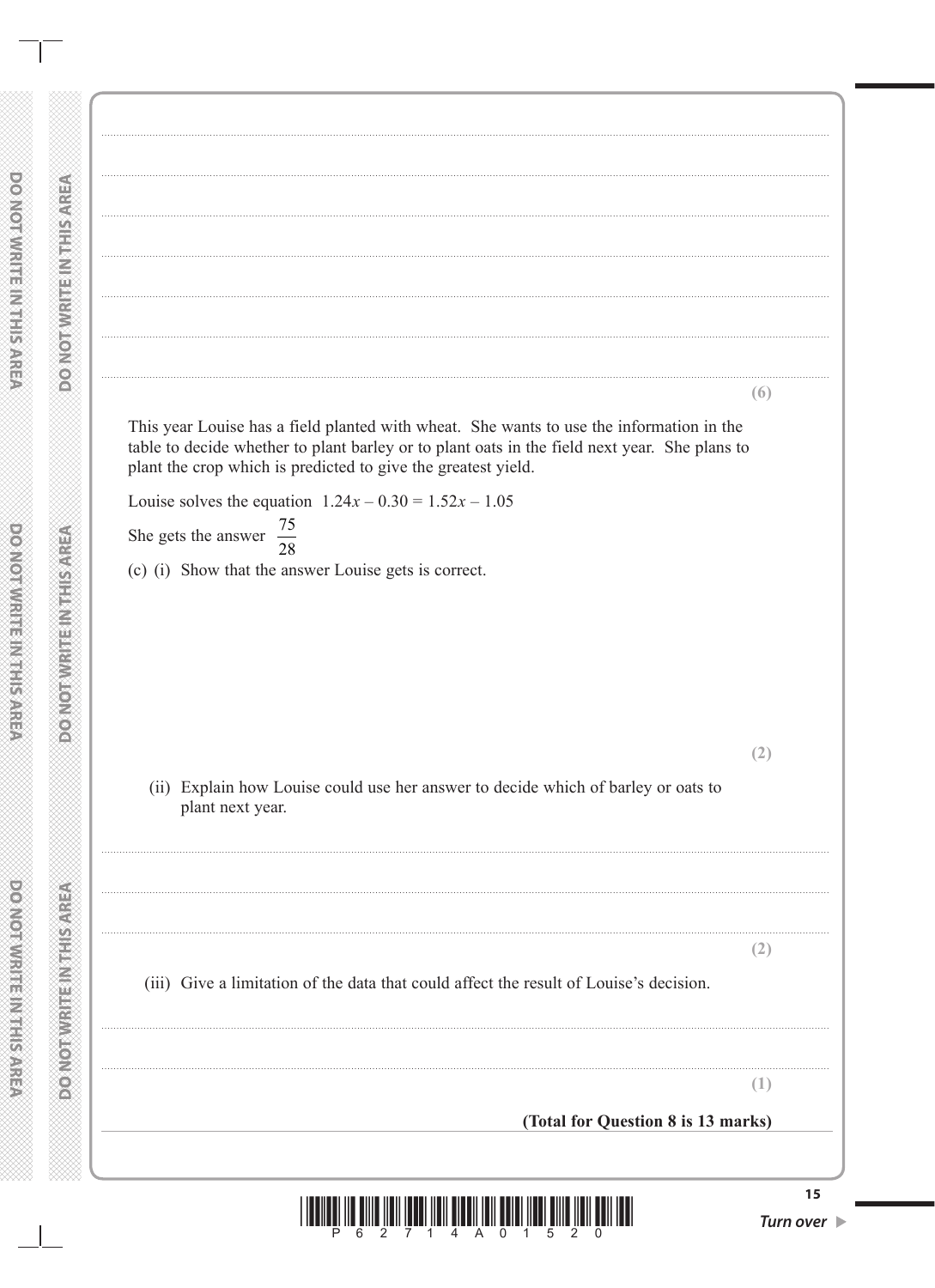**DOMORWATERN HUTSARISTS** 

....................................................... mg

**(2)**

**(1)**

**9** A company manufactures tablets of medication X.

The tablets have a target mass of medication X of 200mg.

The company uses quality assurance to monitor the mass of medication X in each tablet.

Samples of the tablets are taken from the production line at regular intervals and the mean mass of medication X in the tablets in each sample is found.

The sample means should be normally distributed with a mean of 200mg and a standard deviation of 2.5mg.

(a) Find the upper action limit for the sample means for medication X.

The pharmacist in charge of monitoring the production of the tablets of medication X wants to set the upper action limit closer to the target mass of 200mg.

(b) What effect would you expect this to have on the number of times the production process may need to be stopped?

..................................................................................................................................................................................................................................................

..................................................................................................................................................................................................................................................

The company also manufactures tablets of medication Y and the company uses quality assurance to monitor the mass of medication Y in the tablets.

Here are the control charts for the sample means and for the sample ranges of the mass of medication Y in the tablets.

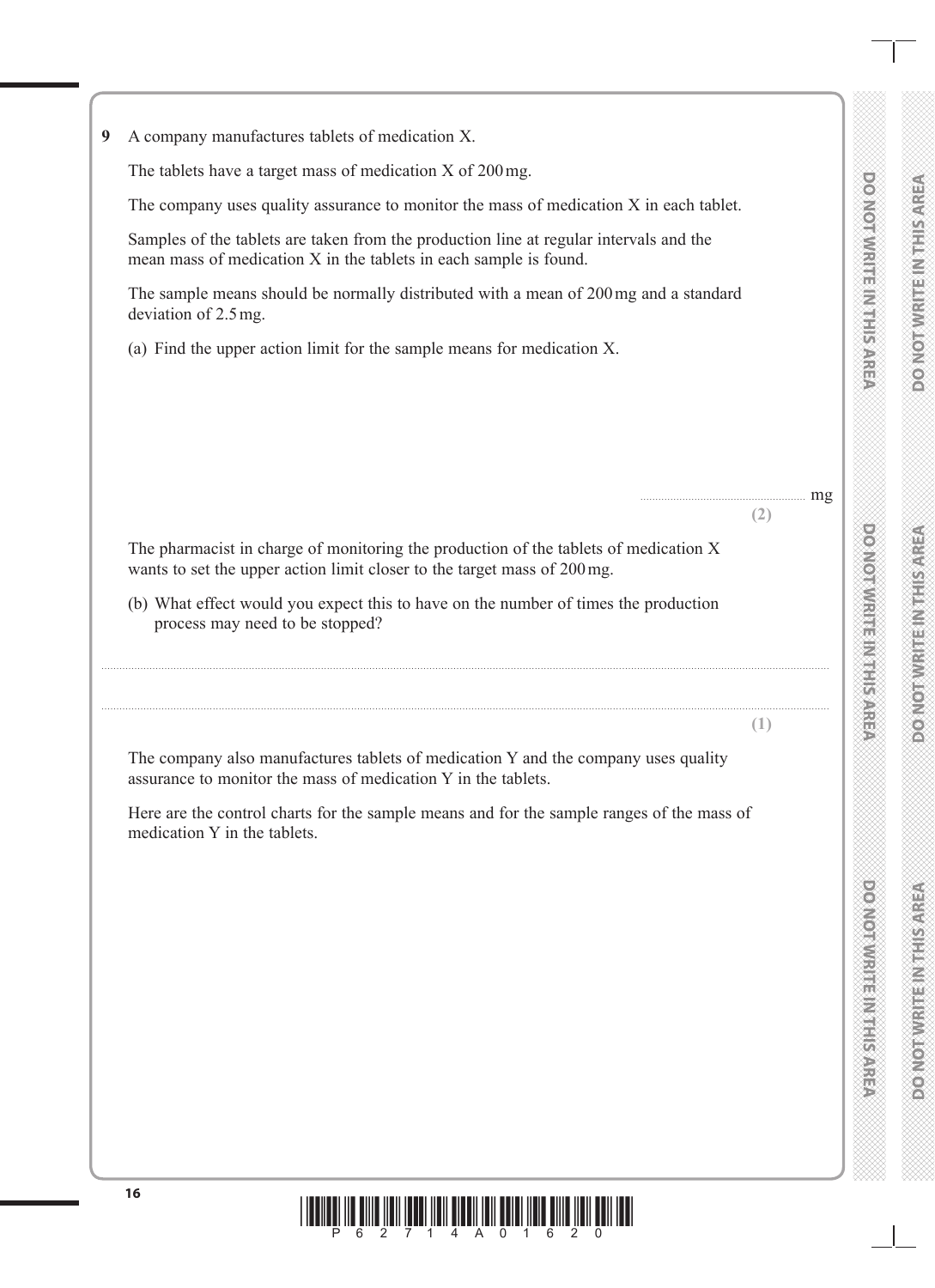

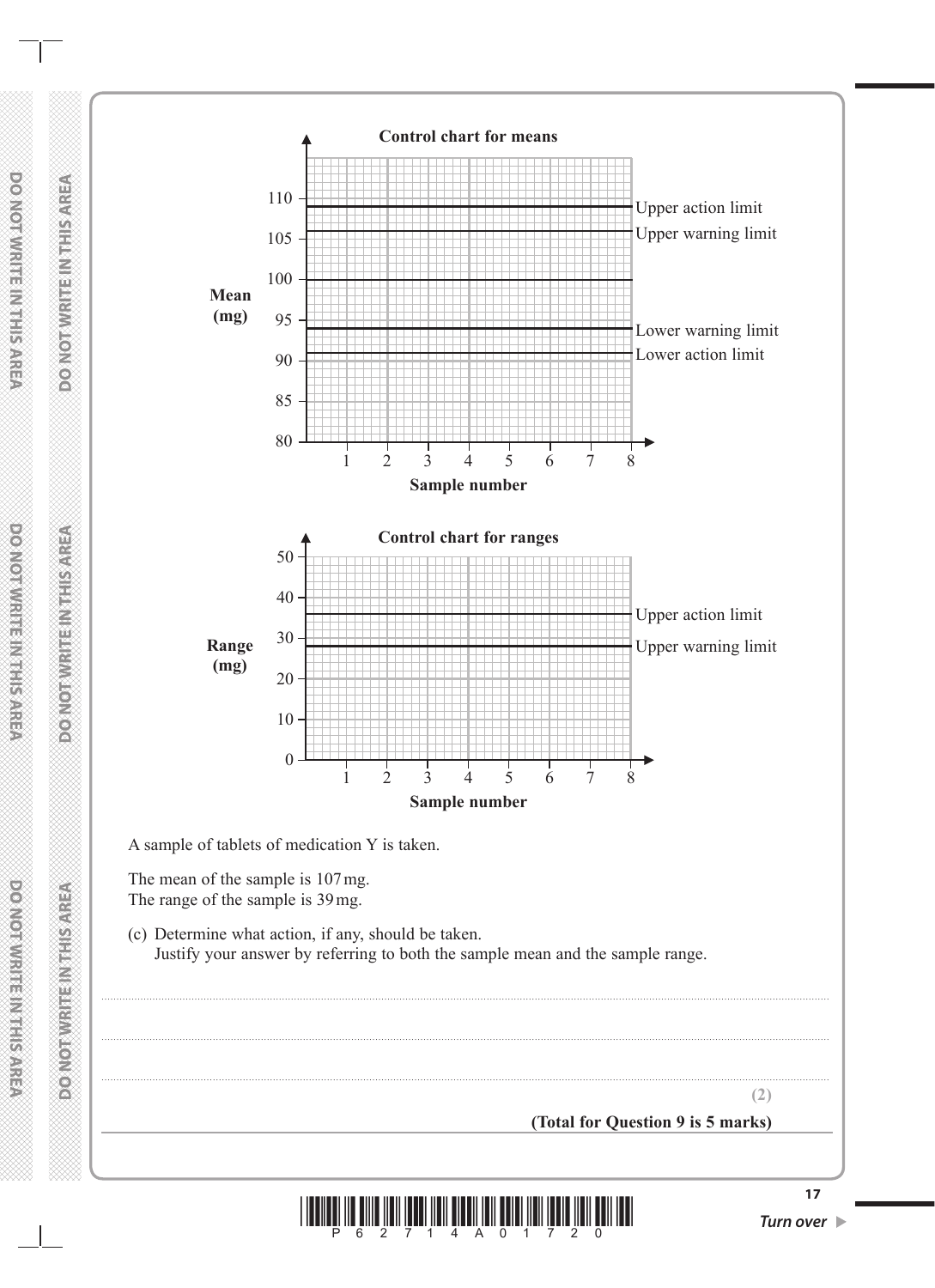**10** Kate is investigating the lengths of earthworms.

She wants to find out if the lengths of common earthworms can be modelled by a normal distribution.

She has found out that the greatest length of the common earthworm is 36 cm.

(Source: *www.nationalgeographic.com*)

..................................................................................................................................................................................................................................................

**(2)**

Kate plans to group the data that she will collect in the table shown below.

| Length $(l \text{ cm})$ | Frequency |
|-------------------------|-----------|
| $0 < l \leqslant 5$     |           |
| $5 < l \leqslant 10$    |           |
| $10 < l \le 20$         |           |
| $20 < l \leqslant 30$   |           |
| $30 < l \leqslant 35$   |           |
| $35 < l \leqslant 40$   |           |

(a) Comment on whether Kate's choice of class intervals in the grouped frequency table is appropriate.

..................................................................................................................................................................................................................................................

..................................................................................................................................................................................................................................................

Bien is researching the lengths of time, in days, lived by flies. He wants to know if the lengths of time lived by flies can be modelled by a normal distribution.

He has collected data for 80 flies.

The table gives information about the length of time lived by each fly.

| Length of time lived (days) | Frequency |
|-----------------------------|-----------|
| $0 - 5$                     | 5         |
| $6 - 10$                    | 8         |
| $11 - 15$                   | 12        |
| $16 - 17$                   | 13        |
| $18 - 19$                   | 18        |
| $20 - 21$                   | 15        |
| $22 - 25$                   | Q         |

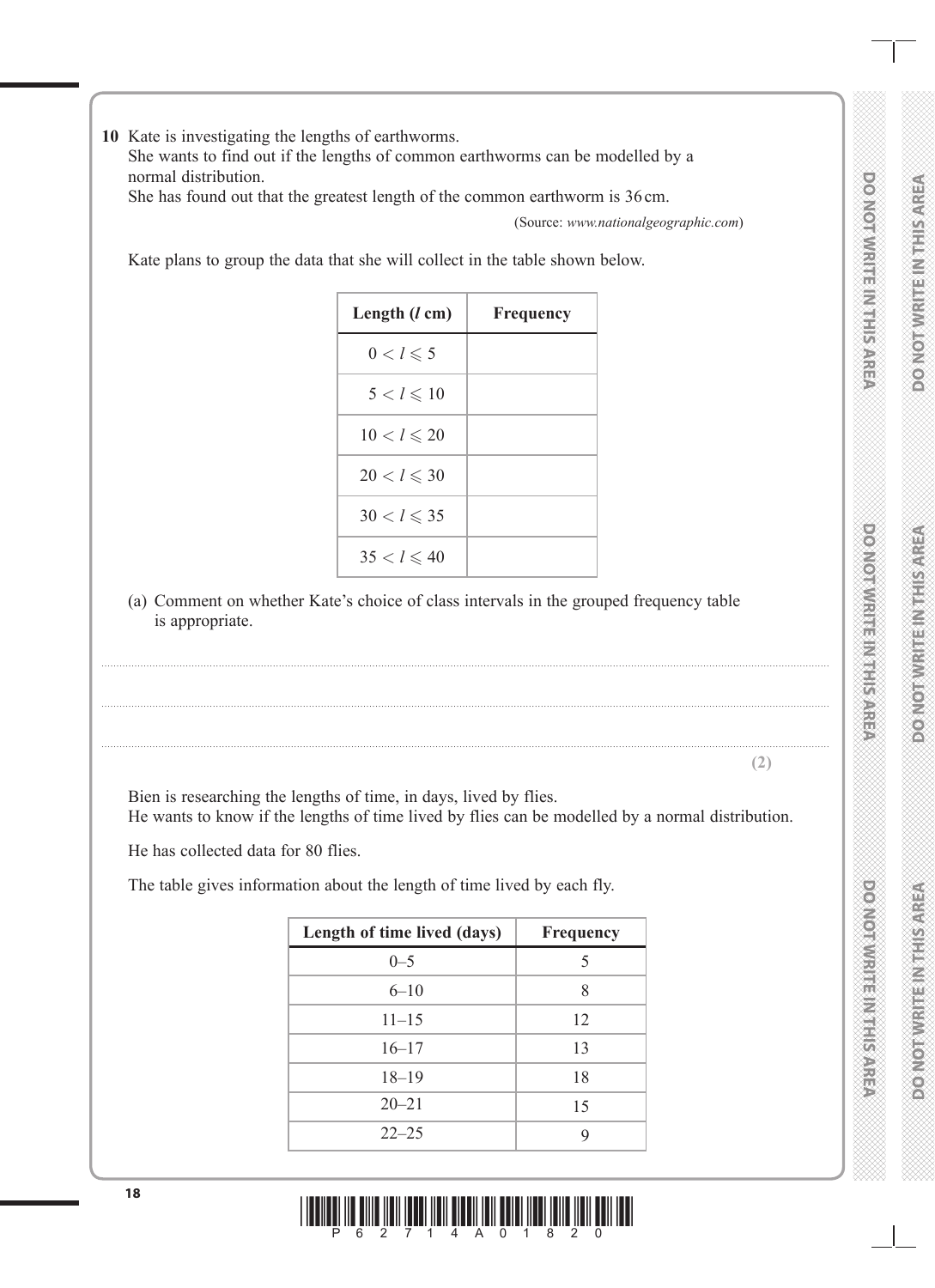Here is Bien's plan to test whether the lengths of time lived by flies can be modelled by a normal distribution.

> Using the data collected I will draw a histogram. To do this I will need to calculate the frequency densities. Here is an example of a frequency density calculation for my data:

Class interval 6-10 Frequency 8

Frequency density = 
$$
\frac{8}{10 - 6} = 2
$$

I will then use the mean and standard deviation of the data to work out the amount of data within 1 standard deviation of the mean and the amount of data within 2 standard deviations of the mean.

(b) Comment on whether Bien's plan is appropriate.

(Total for Question 10 is 6 marks)